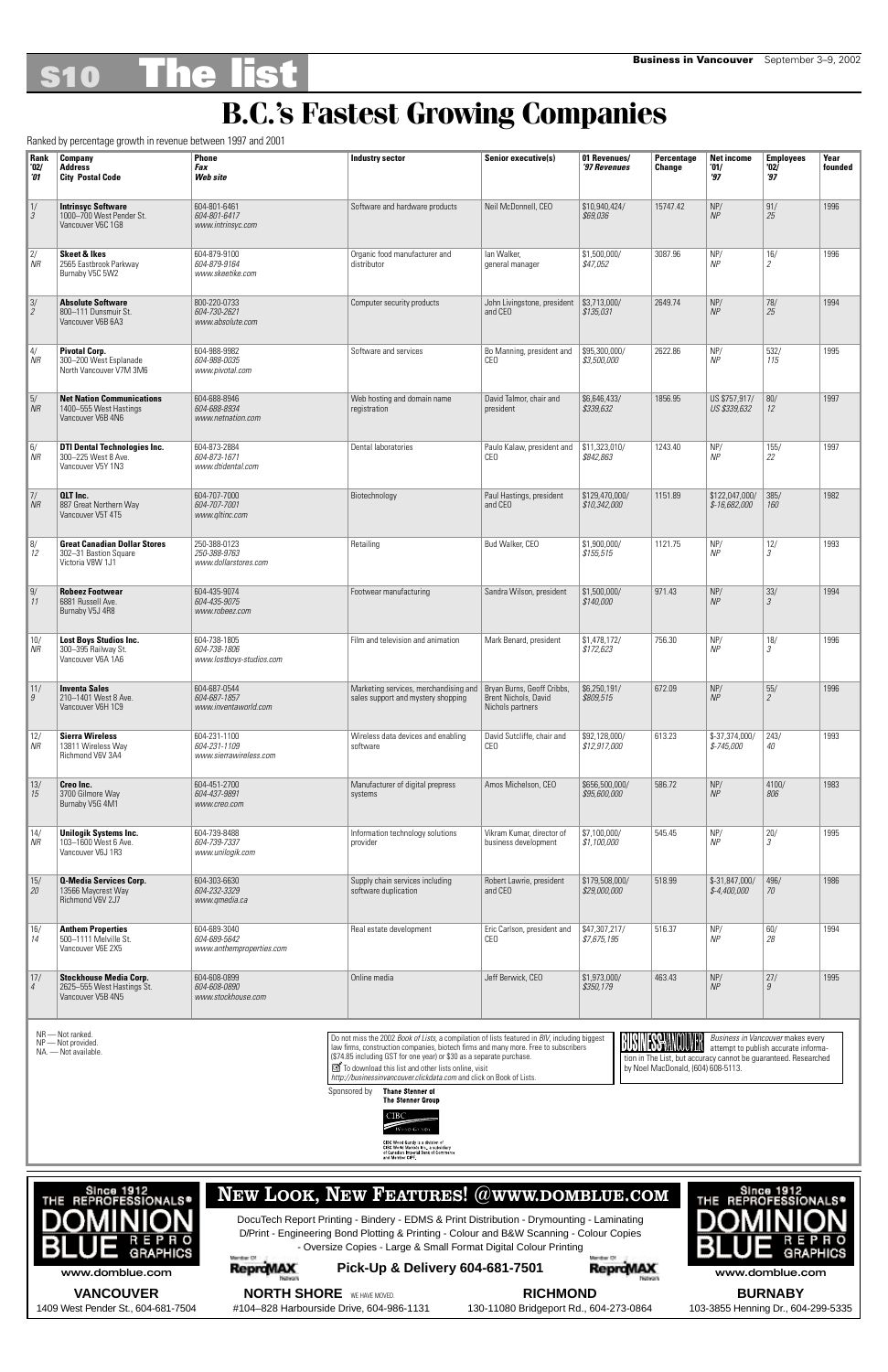## **S12 The list Business in Vancouver** September 3–9, 2002

#### **B.C.'s Fastest Growing Companies**

Ranked by percentage growth in revenue between 1997 and 2001



| Rank                            | Company                                                                                       | <b>Phone</b>                                              | <b>Industry sector</b>                                                                                            | Senior executive(s)                                  | 01 Revenues/                      | <b>Percentage</b> | <b>Net income</b>             | <b>Employees</b>     | Year      |
|---------------------------------|-----------------------------------------------------------------------------------------------|-----------------------------------------------------------|-------------------------------------------------------------------------------------------------------------------|------------------------------------------------------|-----------------------------------|-------------------|-------------------------------|----------------------|-----------|
| '02/<br>101                     | <b>Address</b><br><b>City Postal Code</b>                                                     | Fax<br>Web site                                           |                                                                                                                   |                                                      | '97 Revenues                      | Change            | '01/<br>'97                   | '02)<br>'97          | founded   |
| 18/<br>$\overline{M}$           | <b>Radical Games Ltd.</b><br>800-369 Terminal Ave.<br>Vancouver V6A 4C4                       | 604-685-0606<br>604-685-0298<br>www.radical.ca            | Games software                                                                                                    | lan Wilkinson, president                             | \$18,800,000/<br>\$3,700,000      | 408.11            | NP/<br>NP                     | 187/<br>190          | 1991      |
| 19/<br>$\vert$ NR               | <b>Lower Mainland Steel Group</b><br>6320 148 Street<br>Surrey V3S 3C4                        | 604-598-9930<br>604-598-9931<br>NP                        | Construction products                                                                                             | Ron McNeil, manager                                  | \$18,250,000/<br>\$3,800,000      | 380.26            | NP/<br>NP                     | 80/<br>50            | <b>NP</b> |
| $\frac{20}{n}$                  | <b>MGMT Alliances Inc.</b><br>301-1529 West 6 Ave.<br>Vancouver V6J 1R1                       | 604-733-2899<br>604-733-2822<br>www.mgmt14k.com           | Training and education                                                                                            | Isis Fredericks, principal                           | \$446,753/<br>\$96,837            | 361.35            | NP/<br>NP                     | 1/<br>$\mathfrak{2}$ | 1994      |
| $\vert$ 21/<br> 26              | <b>MacDonald, Dettwiler &amp; Assoc.</b><br>13800 Commerce Pkwy<br>Richmond V6V 2J3           | 604-278-3411<br>604-278-1837<br>www.mda.ca                | Information systems and technology                                                                                | Dan Friedmann, president<br>and CEO                  | \$481,000,000/<br>\$108,731,000   | 342.38            | \$18,653,000/<br>ΝP           | 1987/<br>750         | 1969      |
| 22/<br>$\vert$ NR               | <b>Northstar Trade Finance Inc.</b><br>205-5811 Cooney Rd.<br>Richmond V6X 3M1                | 604-664-5828<br>604-664-5838<br>www.northstar.ca          | <b>Financial services</b>                                                                                         | Scott Shepherd, president<br>and CEO                 | \$10,270,330/<br>\$2,381,286      | 331.29            | NP/<br>NP                     | 20/<br>10            | 1994      |
| 23/<br>19                       | <b>Plus International Corp.</b><br>8602 Commerce Court<br>Burnaby V5A 4N6                     | 604-420-1099<br>604-415-2380<br>www.plus.ca               | Software                                                                                                          | Len Wright, president and<br><b>CEO</b>              | \$4,600,000/<br>\$1,100,000       | 318.18            | NP/<br>NP                     | 12/<br>8             | 1994      |
| $\vert$ 24/<br>$\parallel$ NR   | <b>Digital Dispatch</b><br>11920 Forge Place<br>Richmond V7A 4V9                              | 604-241-1441<br>604-241-1440<br>www.digital-dispatch.com  | Wireless technology                                                                                               | Vari Ghai, president and<br><b>CEO</b>               | \$29,222,090/<br>\$7,041,500      | 315.00            | NP/<br>NP                     | 173/<br>49           | 1987      |
| 25/<br>$\overline{\mathsf{NR}}$ | <b>Argus Technologies</b><br>5700 Sidley St.<br>Burnaby V5J 5E5                               | 604-436-5900<br>604-436-1233<br>www.argusdcpower.com      | Complete DC power systems, rectifiers,<br>DC-DC converters, DC UPS equipment<br>and various electronic components | Dylan Modder, exec. VP                               | \$145,000,000/<br>\$35,400,000    | 309.60            | NP/<br><b>NP</b>              | 181/<br>166          | 1986      |
| 26/<br>$\vert$ NR               | Sepp's Gourmet Foods Ltd.<br>202-19332 Enterprise Way<br>Surrey V3S 6J9                       | 604-574-7858<br>604-574-6966<br>www.seppsfoods.com        | Food manufacturer and distributor                                                                                 | Peter Geib, CEO                                      | \$85,198,000/<br>\$21,164,000     | 302.56            | \$-5,991,000/<br>\$738,000    | 265/<br>150          | 1993      |
| 27/<br>$\mathsf{N}$             | <b>Maddocks Systems</b><br>211-20644 Eastleigh Cres.<br>Langley V3A 4C4                       | 800-663-0626<br>604-533-8562<br>www.maddocks.ca           | Transportation software                                                                                           | Robert Maddocks, president   \$7,860,000/<br>and CEO | \$1,960,000                       | 301.02            | NP/<br>NP                     | 62/<br>20            | <b>NP</b> |
| $\vert$ 28/<br>$\vert$ NR       | <b>Anormed</b><br>200-20353 64 Ave.<br>Langley V2Y 1N5                                        | 604-530-1057<br>604-530-0976<br>www.anormed.com           | Biotechnology                                                                                                     | Michael Abrams, president<br>and CEO                 | \$4,400,000/<br>\$1,100,000       | 300.00            | NP/<br>NP                     | 100/<br>18           | 1996      |
| $\vert$ 29/<br> 21              | <b>TNT Garment</b><br>1771 East Hastings St.<br>Vancouver V5L 1T1                             | 604-718-7808<br>604-717-8029<br>www.boardroomclothing.com | Garment manufacturing                                                                                             | Mark Trotzuk, president                              | \$4,000,000/<br>\$1,000,000       | 300.00            | NP/<br>NP                     | 46/<br>6             | 1996      |
| $\vert 30/$<br> 23              | <b>Happy Planet Foods</b><br>888 Malkin Ave.<br>Vancouver V6A 2K6                             | 604-253-7550<br>604-253-7544<br>www.happyplanet.com       | Food and beverage manufacturing                                                                                   | George Noroian, president<br>and CEO                 | \$4,595,000/<br>\$1,159,000       | 296.46            | NP/<br>NP                     | 42/<br>24            | 1994      |
| $\vert 31/$<br>$\vert$ NR       | <b>CHIP REIT</b><br>1600-1030 West Georgia St.<br>Vancouver V6E 2Y3                           | 604-646-2447<br>604-646-2404<br>www.chipreit.com          | Hotel ownership and management                                                                                    | Minaz Abji, president                                | \$261,452,000/<br>\$68,527,000    | 281.53            | \$14,939,000/<br>\$7,269,000  | 5000/<br>3,500       | 1997      |
| 32/<br> 30                      | <b>Intrawest Corp.</b><br>800-200 Burrard St.<br>Vancouver V6C 3L6                            | 604-669-9777<br>604-669-0605<br>www.intrawest.com         | Developer and operator of destination<br>resorts                                                                  | Joe Houssian, chair,<br>president and CEO            | \$1,430,356,000/<br>\$388,976,000 | 267.72            | \$93,910,000/<br>\$27,093,000 | NP/<br>NP            | 1976      |
| 33/<br>$\overline{MR}$          | <b>McAlpine Group</b><br>12-8465 Harvard Place<br>Chilliwack V2P 7Z5                          | 604-792-4053<br>604-792-3035<br>www.mcalpinegroup.com     | Marketing and branding specializing in<br>tourism and financial services                                          | Tim McAlpine, president                              | \$1,400,000/<br>\$390,000         | 258.97            | NP/<br><b>NP</b>              | $\frac{10}{}$        | 1990      |
| $\vert 34/$<br>$\parallel$ NR   | <b>Stockgroup Information Systems</b><br>inc.<br>500-750 West Pender St.<br>Vancouver V6C 2T7 | 604-331-0905<br>604-331-1194<br>www.stockgroup.com        | Internet software solutions                                                                                       | Marcus New, CEO                                      | \$4,600,000/<br>\$1,300,000       | 253.85            | NP/<br>NP                     | 32/<br>11            | 1997      |